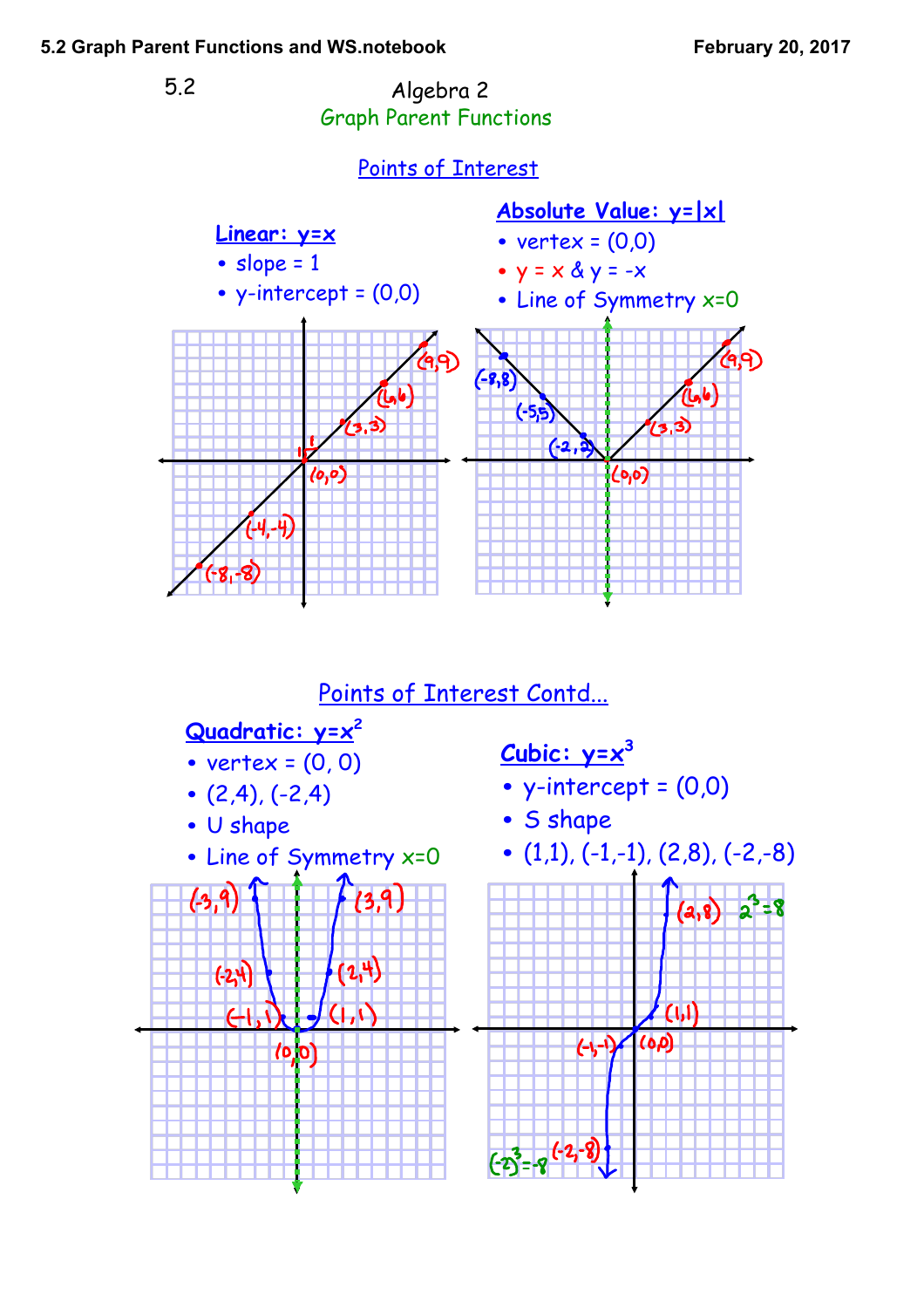Points of Interest Contd...



Points of Interest Contd...

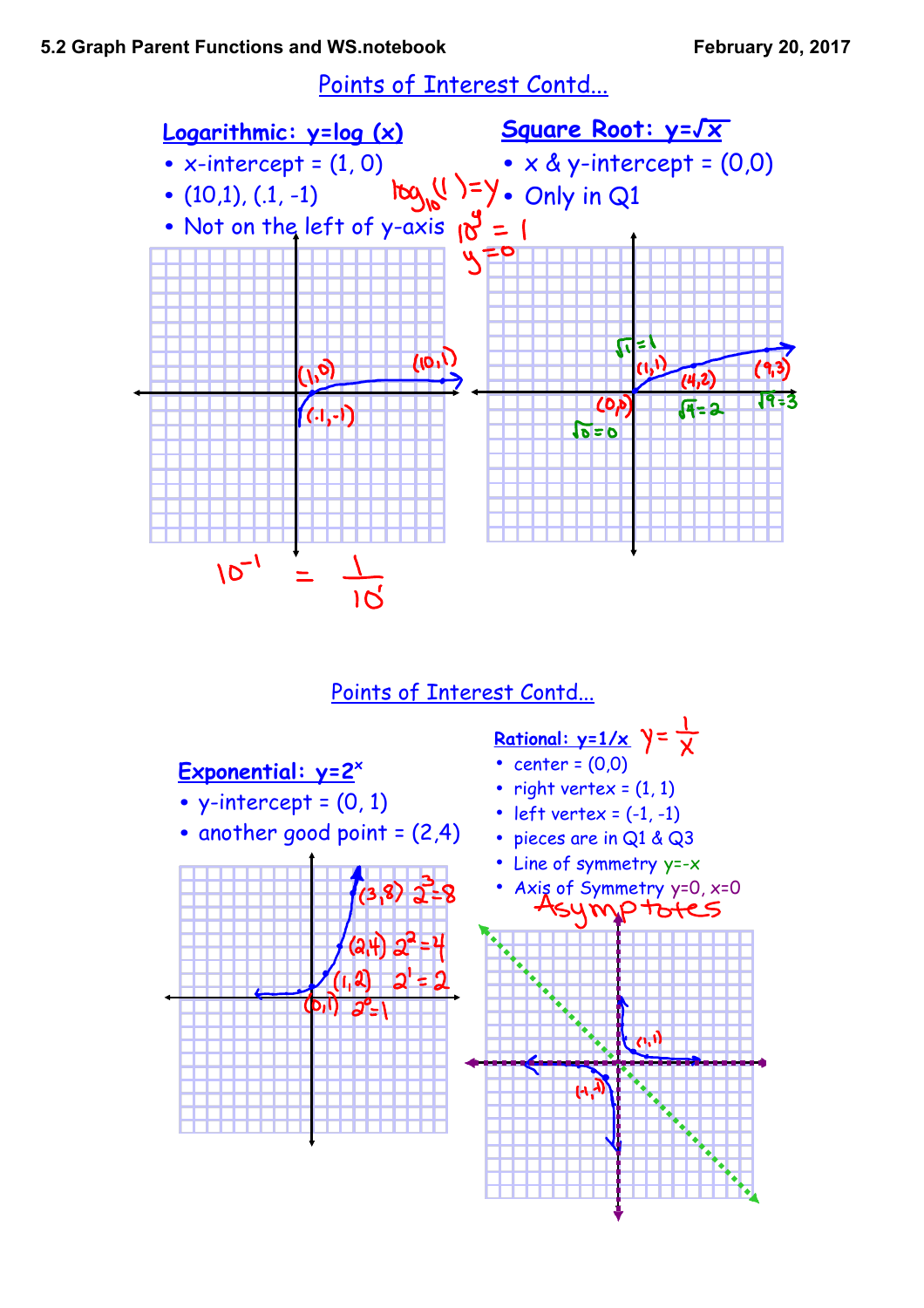

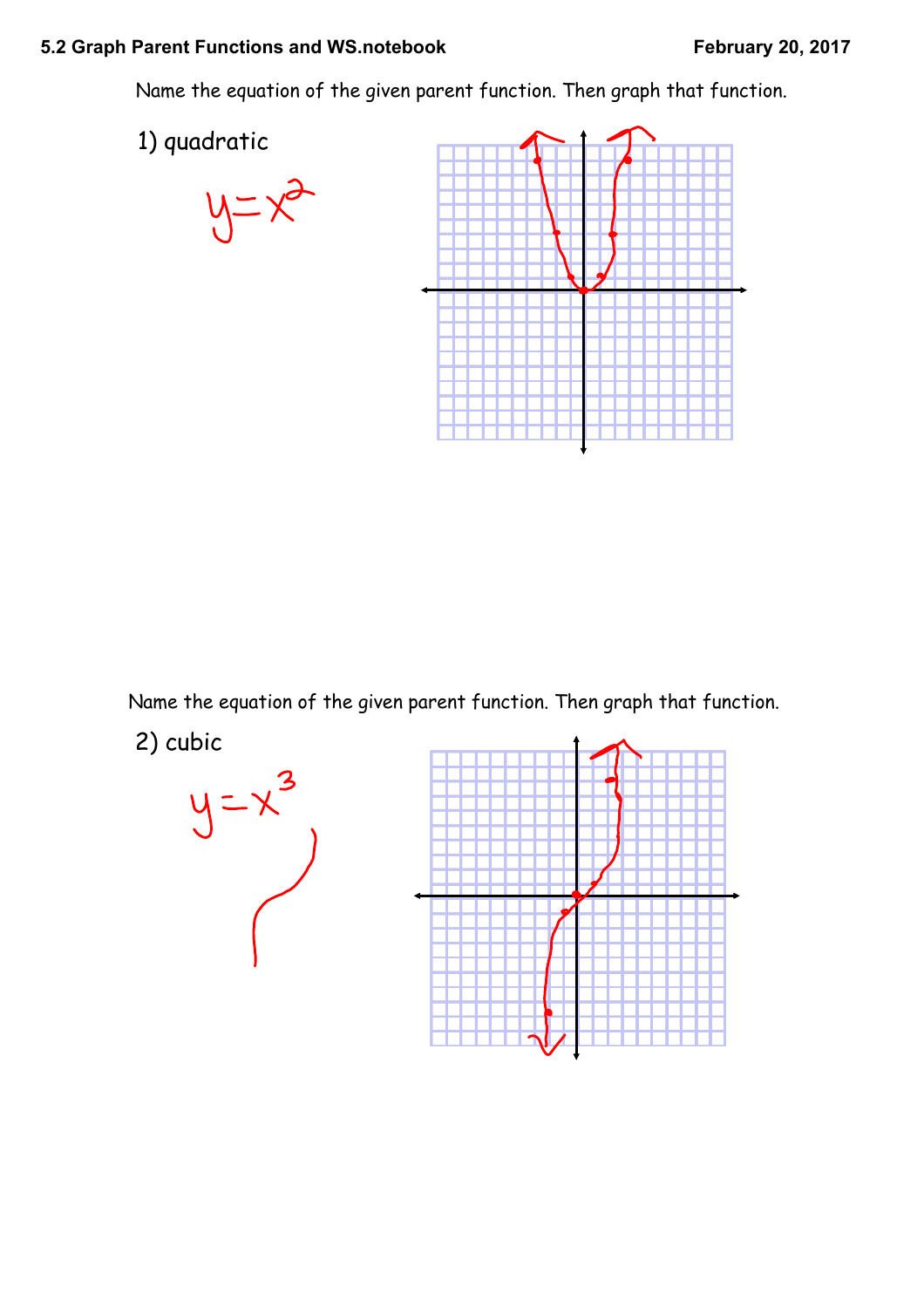





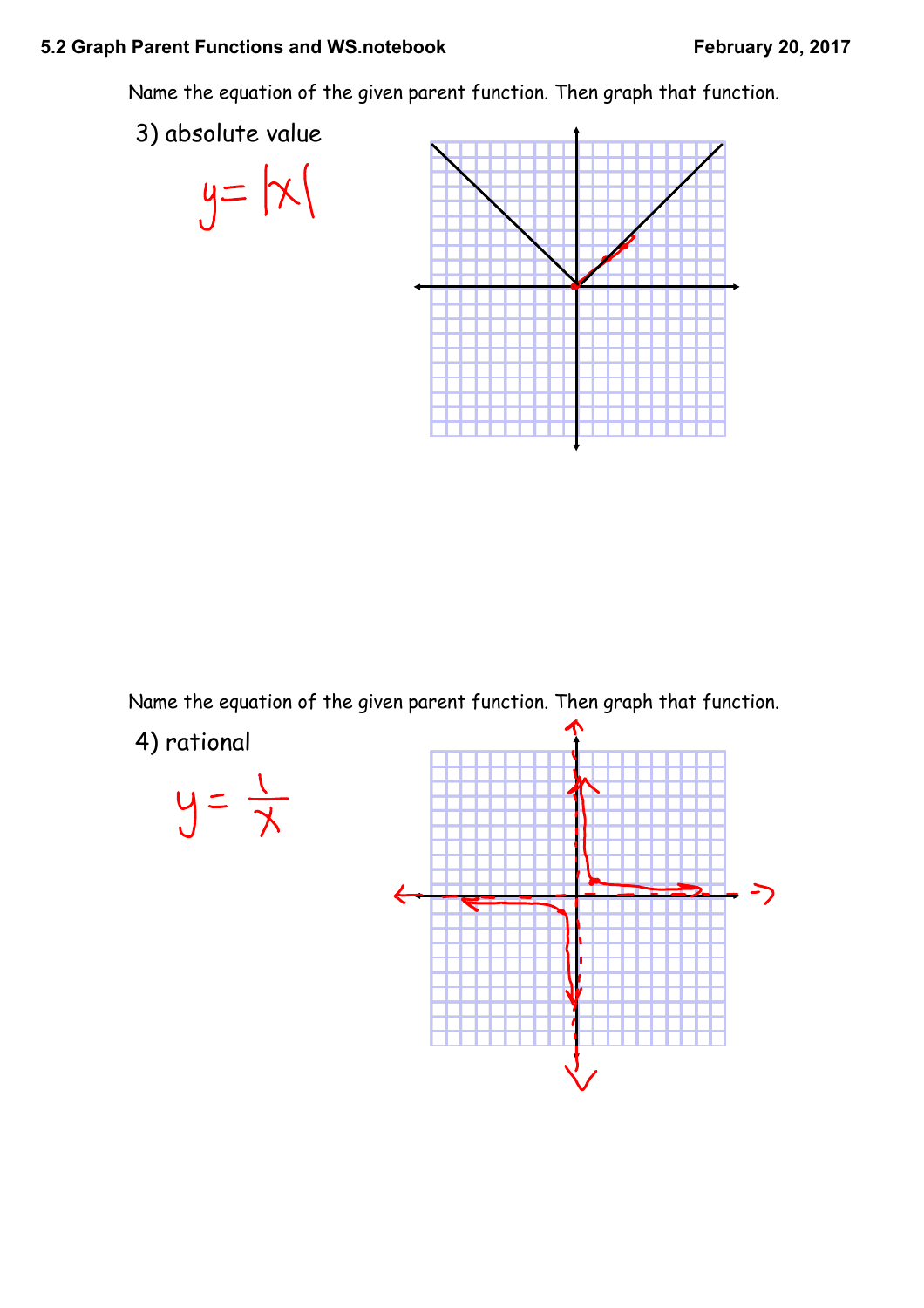

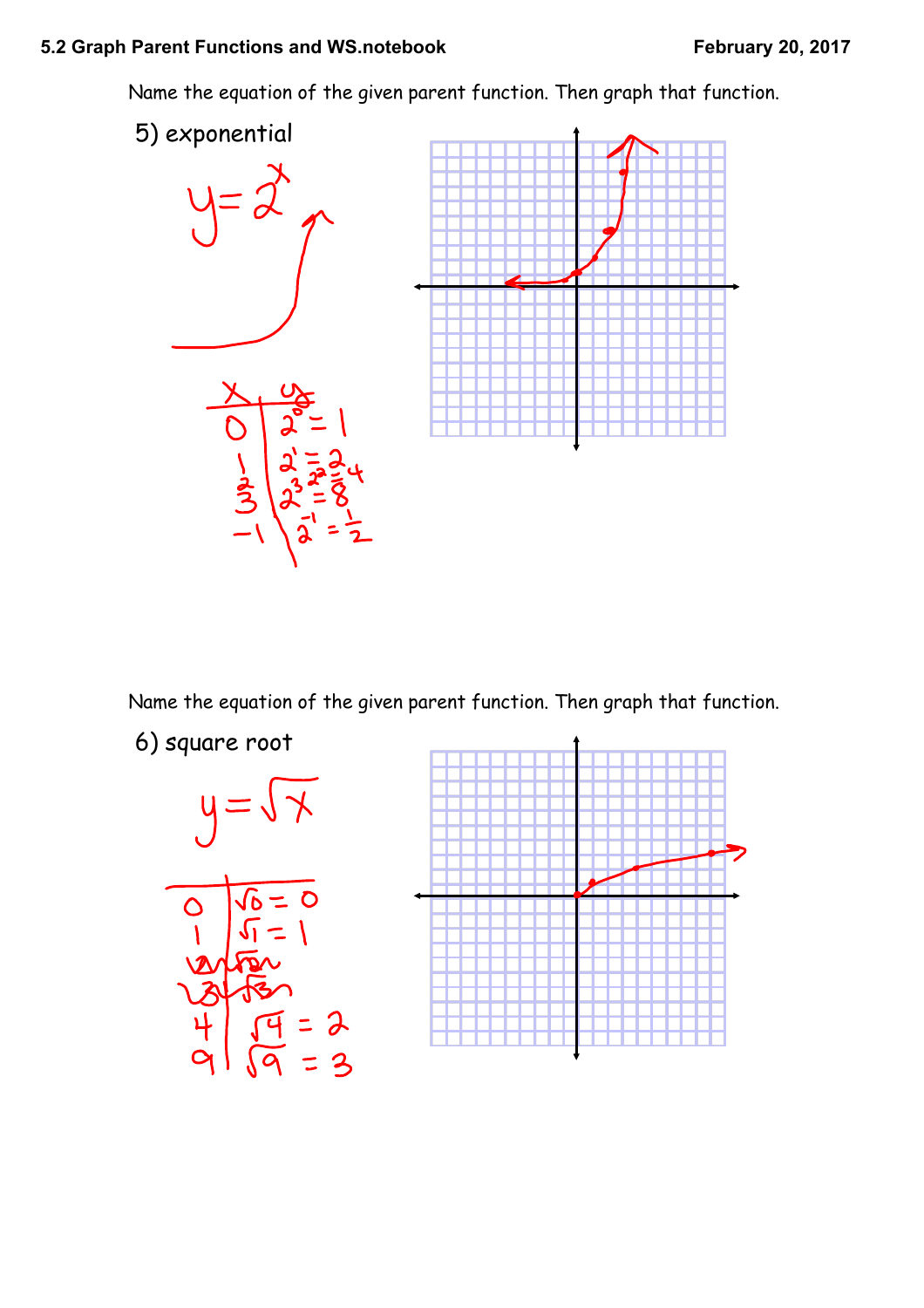

8) linear



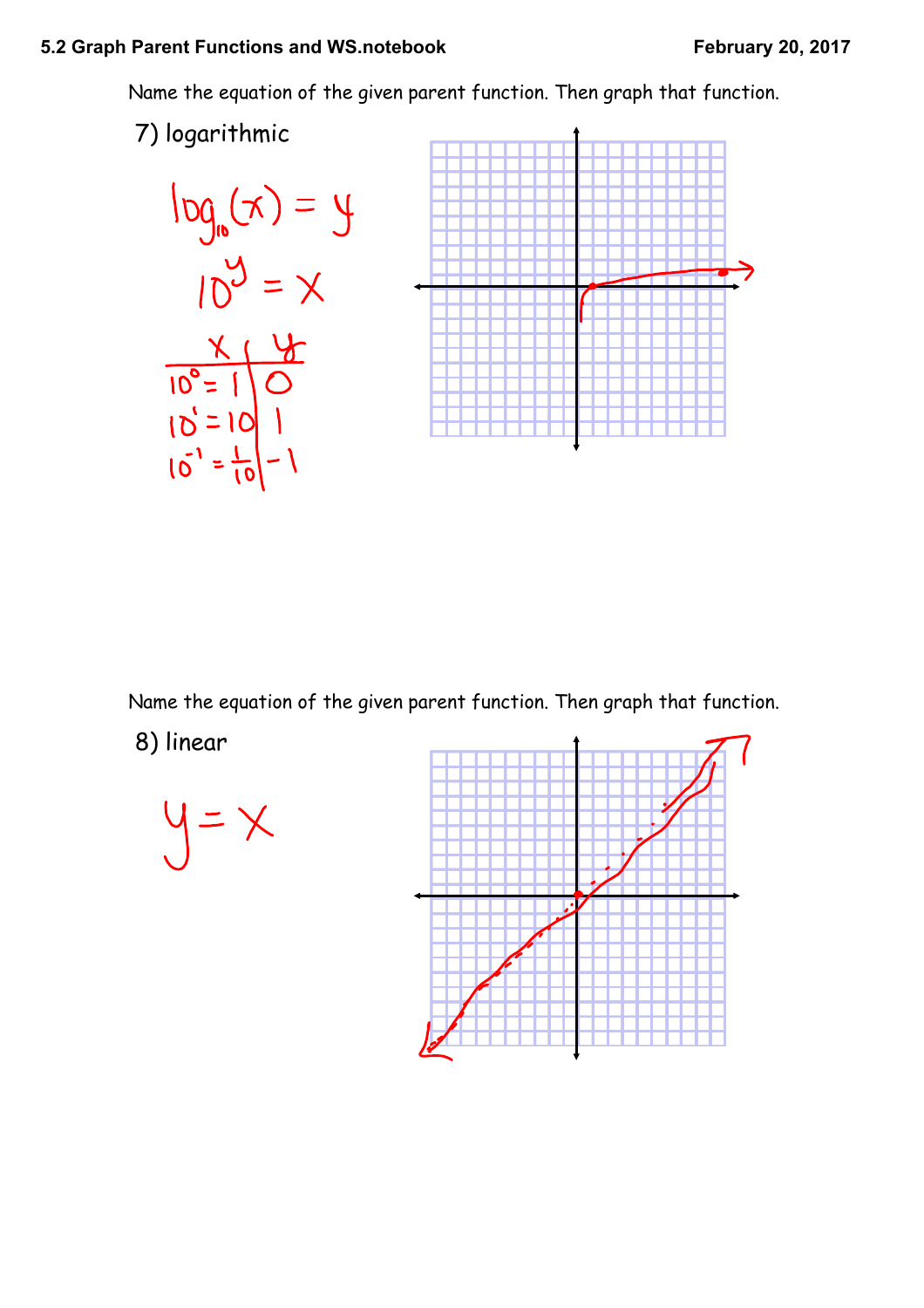